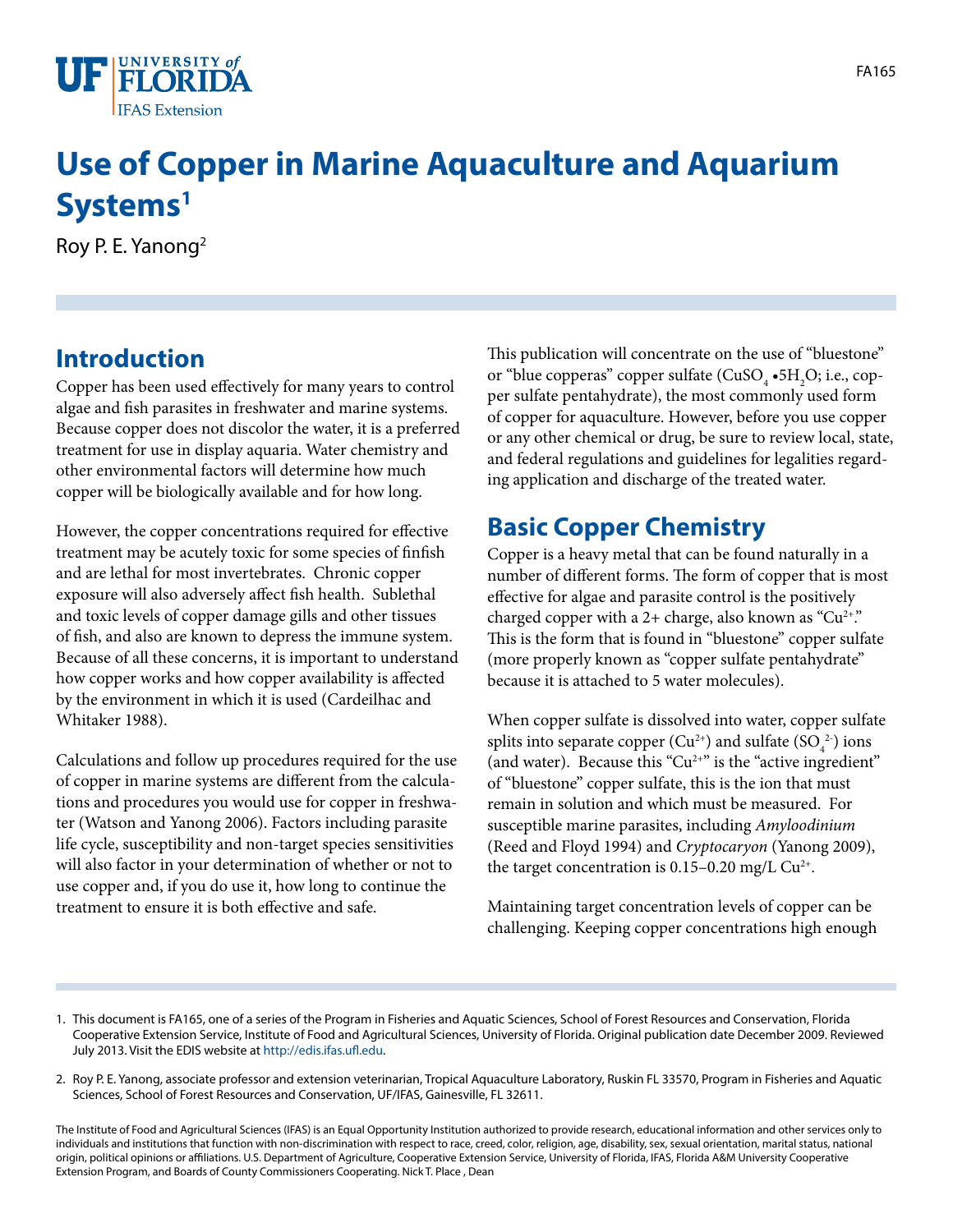is difficult for many reasons. Water has numerous dissolved compounds (for example, bicarbonate ion  $(HCO<sub>3</sub>$ ), which can readily "combine" with copper and remove copper from solution. Carbonates—which are part of dolomite, crushed coral, oyster shell, and other common marine substrates dissolve in the water and complex (or bind) with copper, affecting the level of copper in solution. Copper can also be taken up by living organisms, including bacteria, algae, and brine shrimp, and it can bind to substrates in the system (including activated carbon) (Cardeilhac and Whitaker 1988).

Still other factors can cause the copper concentration to rise too high. Increases in salinity will decrease the binding (adsorption) of copper to surfaces. In salt water at more neutral pH (e.g., pH of around 7), copper is surrounded by chloride molecules. Decreases in pH will release previously bound copper, and increase levels in solution, thereby increasing the risk of toxicity. Also, if some live foods, such as brine shrimp, are present during copper treatments, they may bioaccumulate enough copper to be toxic to fish that eat them (Cardeilhac and Whitaker 1988). (Additional factors are discussed in "Environmental Factors" below.)

### **Chelated Copper**

Chelating agents are compounds added to copper sulfate in water. These agents help keep copper in solution by forming a ring-structured complex with copper. These complexes vary in their stability, depending upon the agent used. EDTA, one such agent, is very stable in solution. Citrate is also used, but citrate-copper complexes are less stable. However, citrate-copper complexes have more biological activity than EDTA-copper complexes, and are also easier to remove after treatment (Cardeilhac and Whitaker 1988).

In general, larger aquaculture facilities and public aquaria prefer to use copper sulfate rather than chelated copper complexes, because strength and activity of chelated copper complexes are more uncertain, and chelated copper compounds are also more difficult to remove.

### **Copper Toxicity to Target Organisms**

At recommended  $Cu^{2+}$  concentrations of 0.15–0.20 mg/L, free copper is toxic to a number of organisms that are pathogens of fish, including the marine parasites *Cryptocaryon irritans* and *Amyloodinium ocellatum*. However, copper is effective primarily against the free-swimming, infective stages of these parasites—the *Cryptocaryon* theronts and the *Amyloodinium* dinospores (Cardeilhac

and Whitaker 1988). Therefore, an understanding of the life cycle of these parasites is critical, and prolonged treatments (a minimum of 3–4 weeks for *Cryptocaryon* and 10–14 days for *Amyloodinium*) are generally required (Yanong 2009; Reed and Francis-Floyd 1994).

### **Copper Toxicity to Non-Targeted Organisms Animal Considerations**

Some species of fish are highly sensitive to copper and will die even at concentrations below therapeutic levels (i.e., less than 0.15 mg/L free copper). Other considerations that will affect survival include acclimation period (exposing fish to slowly increasing concentrations of free copper over the course of several days until the treatment target concentration is reached), as well as age or life stage of the fish. In one study, larvae acclimated to copper exposure more quickly than juvenile and adult fish and had better survival (Sellin et al. 2005). In some fish species, younger fish are more resistant to copper toxicity than older fish; in others, the reverse is true (Howarth and Sprague 1978; Pickering and Lazorchak 1995; Furata et al. 2008). Copper will damage a number of organs and systems, including the gills, liver, kidney, immune system, and nervous system (Cardeilhac and Whitaker 1988). Gills appear to be the most affected organ during acute toxicity, and will become blunt and thickened and lose ability to regulate body fluid ion concentrations. Copper also suppresses immune system function, and can affect the lateral line of fish. Prolonged copper exposure also may result in reduced growth (Wong et al. 1999). During toxicity, in addition to general signs of distress (e.g., increased respiration), fish may display darkening and behavioral abnormalities: lethargy, incoordination, problems with posture and balance, and, eventually, death (Cardeilhac and Whitaker 1988).

Most invertebrates are highly sensitive to copper and will not survive a copper treatment. If systems with invertebrates are to be treated, the invertebrates should be moved and not returned until  $Cu^{2+}$  concentrations are 0.01 mg/L or less, but ideally zero (Cardeilhac and Whitaker 1988). Copper levels should be monitored for some time after treatment, because copper bound to substrate (e.g., coral, shells, decorations) may be released if pH drops or other changes in water quality parameters occur (see Environmental Factors below).

#### **Environmental Factors**

A number of factors will determine the toxicity of copper in water: a) the amount of free copper  $(Cu^{2+})$  in the water; b)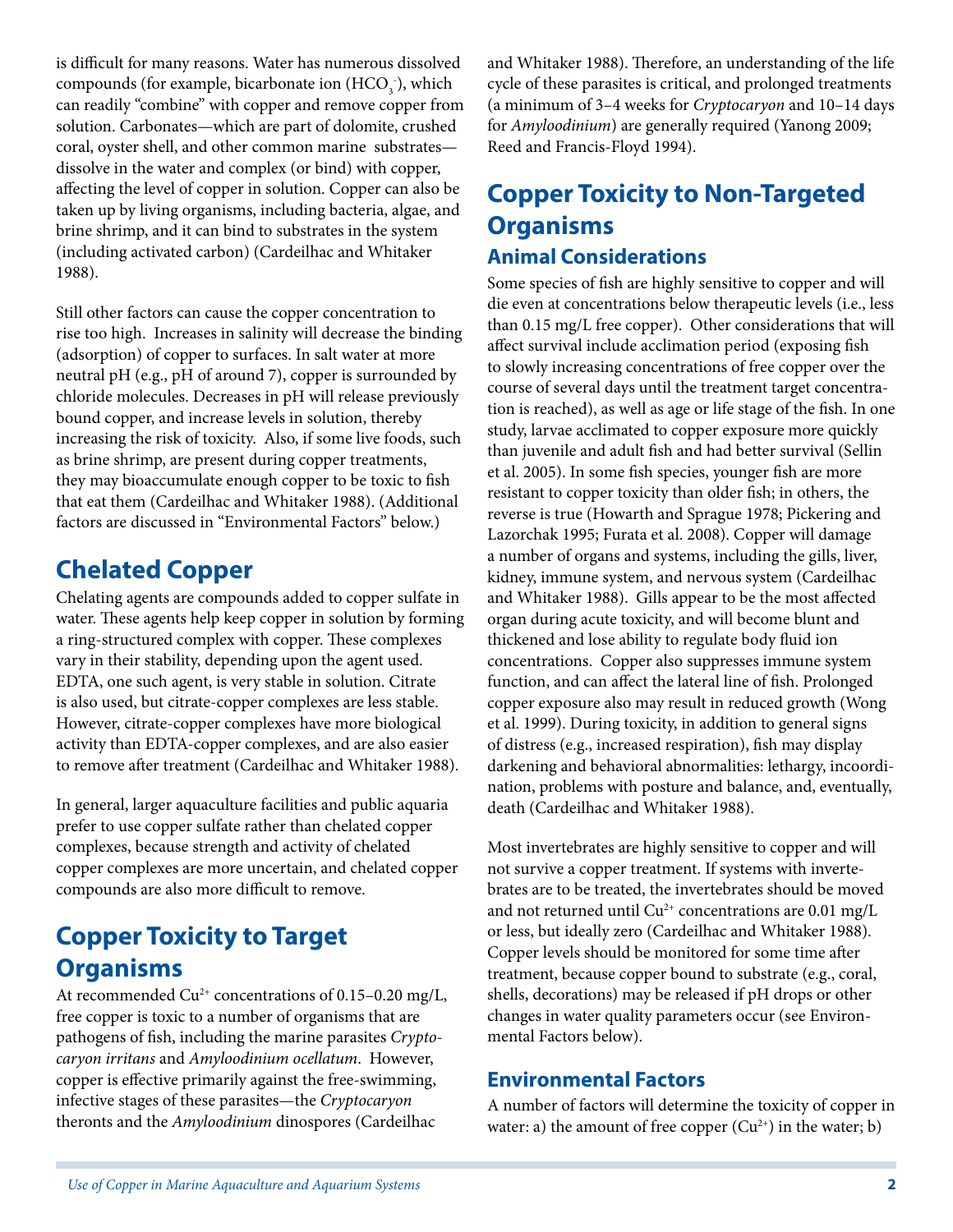the sensitivity of the fish or invertebrate species exposed; c) the age of the fish; d) the acclimation time to target concentration; e) the presence of substrates, especially those made of calcium or magnesium carbonate (including dolomite, oysters shell, and coral), that may remove copper from the water by adsorption; f) the presence of dissolved substances that may bind with copper and reduce its activity, including carbonates; g) the presence of "live foods" that may absorb and bioaccumulate (biologically concentrate) copper in their bodies; and h) the tank water pH (Cardeilhac and Whitaker 1988). Because copper levels can vary over time--for instance, they may suddenly increase with a drop in pH--copper concentration should be measured at least twice a day and adjusted accordingly (see section below).

#### **Bacterial Considerations**

Copper is also toxic to the nitrifying bacteria in the biofilter. At 0.3 mg/L Cu<sup>2+</sup>, copper sulfate inhibits ammonia and nitrite oxidation; therefore, increases in ammonia or nitrite levels in the system should be monitored closely during copper treatments. By contrast, bacteria that can cause disease in fish are much more resistant to copper, with some only inhibited or killed at free copper levels as high as 1.25 mg/L (Cardeilhac and Whitaker 1988).

### **Determining Copper Dose (Concentration)**

Copper sulfate ("bluestone" copper; blue copperas; copper sulfate pentahydrate) is 25.5% free copper  $(Cu^{2+})$ , the active ingredient used to treat marine systems. Correct copper sulfate dosing is based on the free copper portion of the preparation; in marine systems, the recommended dose of Cu2+ for treatment of parasites, including *Cryptocaryon* sp. and *Amyloodinium* sp., is 0.15-0.20 mg/L Cu<sup>2+</sup>

To determine the grams (g) of copper sulfate estimated to be necessary to treat a given volume of water at a given desired concentration of free copper, use one of the formulas below:

If volume is known in **gallons:** Volume in gallons  $\times$  0.0038 (conversion factor)  $\times$  (concentration of free copper desired in mg/L)  $\times$  3.92 = quantity required in grams

EXAMPLE 1 (gallons).

100-gallon tank; desired concentration of free copper: 0.15 mg/L

Formula (gallons): Volume in gallons × 0.0038 (conversion factor)  $\times$  (concentration of free copper desired in mg/L)  $\times$ 3.92 = quantity required in grams

 $100 \times 0.0038 \times 0.15$  mg/L  $\times 3.92 = 0.223$  grams of copper sulfate pentahydrate needed

If volume is known in **liters:** Volume in liters × (concentration of free copper desired in mg/L)  $\times$  0.00392 = quantity required in grams

EXAMPLE 2 (liters).

1000-liter system; desired concentration of free copper: 0.20 mg/L

Formula (liters): Volume in liters  $\times$  (concentration of free copper desired in mg/L)  $\times$  0.00392 = quantity required in grams

 $1000 \times 0.20$  mg/L  $\times$  0.00392 = 0.784 grams of copper sulfate pentahydrate needed

If using over-the-counter copper products, follow the manufacturer's directions.

### **Reaching and Maintaining Desired Concentrations**

When treating a tank of marine fish with copper, any materials or filtration components (e.g., activated carbon) that may bind copper should be removed; if necessary, organic loading and detritus should be removed. Baseline water quality parameters that should be measured prior to treatment include ammonia, nitrite, pH, temperature, alkalinity, and salinity. The recommended dose range of 0.15–0.20 mg/L free copper  $(Cu^{2+})$  should be reached gradually, over 2–3 days. This approach allows fish time to increase internal substances and physiological mechanisms that protect their bodies against toxicity, including the production of copper-binding proteins, such as metallothioneins (De Boeck et al. 2003).

Because water quality, substrates, and other factors determine measured levels of free copper, achieving any specific dose in a system can be challenging. After calculating the amount of copper needed (and always have your calculations checked by one or two others!), add half of the amount to the system. This can best be done by first mixing the copper sulfate with distilled water (as long as the volume of distilled water doesn't drastically change the salinity of the system) and distributing half of the solution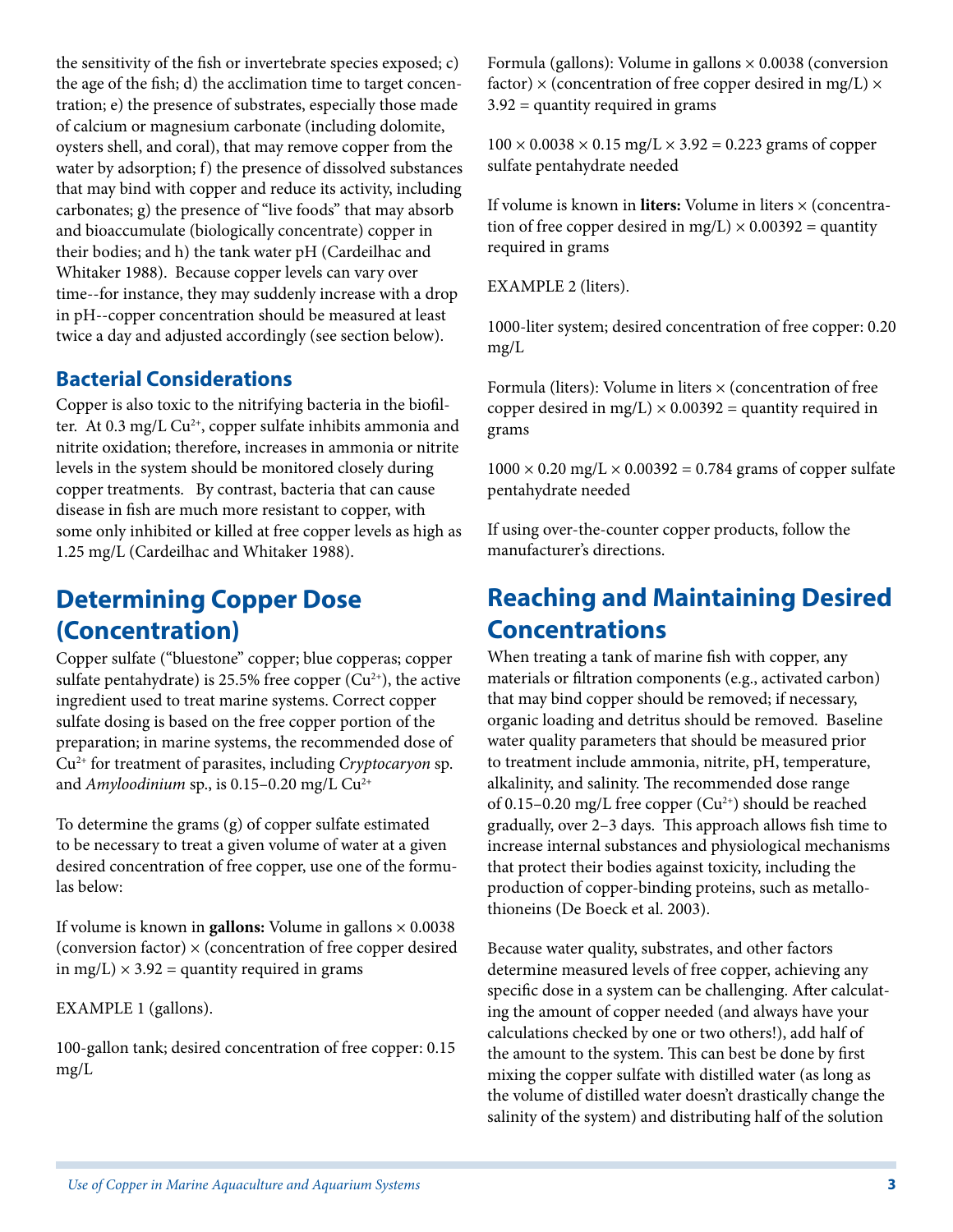proportionately throughout each tank and the sump, avoiding the formation of "hot spots."

Alternatively, the copper solution can be poured gradually into the sump; however, this acute, high-dose exposure may damage the biofilter by killing beneficial bacteria. After water in the system has cycled long enough that the copper should be evenly distributed, measure the free copper levels. Add more copper, allow time to mix, and re-measure. Do this until the desired concentration is reached.

Often, due to binding (adsorption) of copper to components of the system, more copper than the amount calculated initially will be needed to reach the appropriate concentration. Copper measurements should be taken twice a day, with more copper added if necessary. As discussed previously, treatment may last 3–4 weeks or more, depending upon the target organism and specific situation. Consult with a fish health specialist to determine duration of treatment and effectiveness.

# **Removing Copper from the System**

High quality, activated carbon effectively removes dissolved free copper from systems. One recommendation is to place a separate filtration unit containing fresh, activated charcoal at the rate of 170 grams per 57 liters of water (about 0.375 lbs per 15 gallons) on a system to be purged of copper (Cardeilhac and Whitaker 1988). Once all the water is believed to have cycled through the carbon, test for free copper concentration. If chelated copper has been used, water changes will be necessary. Dolomite may also be used, if it is removed afterward (Cardeilhac and Whitaker 1988). If tests continue to show a high free copper concentration, a complete water change may still be required to remove copper from the water. Copper levels should be monitored throughout this process and for several weeks afterward, in case copper that was previously bound to substrate or complexed in solution, is released as free copper.

### **Summary**

Before treating any system with copper, check local, state and federal regulations to ensure legal use.

Copper at a dosage rate of  $0.15-0.20$  mg/L Cu<sup>2+</sup> is effective for control of important fish parasites, including *Amyloodinium* and *Cryptocaryon*, many species of algae, unwanted invertebrates, and fish parasites.

Copper sulfate (copper sulfate pentahydrate) is the most commonly used form of copper in marine aquarium and marine aquaculture systems. Because saltwater has greater ion content than freshwater, copper chemistry in marine systems is more complicated than in freshwater systems. In addition, many other factors affect the final concentration of free copper in water.

Copper can be toxic to some sensitive fish species and is highly toxic to many invertebrate species. Even for more tolerant species, chronic copper use can damage gills, kidneys, spleens, and other organs and systems. Copper will depress the immune system. Copper can also damage the beneficial bacteria in the biofilter.

Consult a fish health specialist during any disease outbreak or other situation for which you may consider using copper. If unsure about the effect on a given species, test on one or a few individuals before treating an entire group of fish. Invertebrates should be removed prior to treatment with copper.

Dosage calculation for use of copper in marine systems is different from that developed for use in freshwater systems, and is based on measured concentration of free copper ion (Cu2+). By contrast, in freshwater systems, measured alkalinity is normally used to calculate dosage rate (Watson and Yanong 2006). Copper sulfate pentahydrate (bluestone copper) is composed of 25.5% of the active ingredient  $(Cu^{2+})$  used to treat marine systems.

When dosing a system, therapeutic levels (0.15–0.20 mg/L) should be reached gradually over 2–3 days to allow fish to acclimate. Copper levels should be measured at least twice a day.

Activated carbon and water changes can be used to remove copper, once treatment is completed, but ideally, levels should be checked regularly for several weeks afterward, in case of copper leaching.

# **References and Suggested Reading**

Cardeilhac, P.T. and B.R. Whitaker. 1988. Copper treatments: uses and precautions. In Tropical fish Medicine. Stoskopf, M.K., ed. The Veterinary Clinics of North America: Small Animal Practice 18(2): 435–448.

De Boeck, G., T.T.H. Ngo, K. Van Campenhout, and R. Blust. 2003. Differential metallothionein induction patterns in three freshwater fish during sublethal copper exposure. Aquatic Toxicology 65: 413–424.